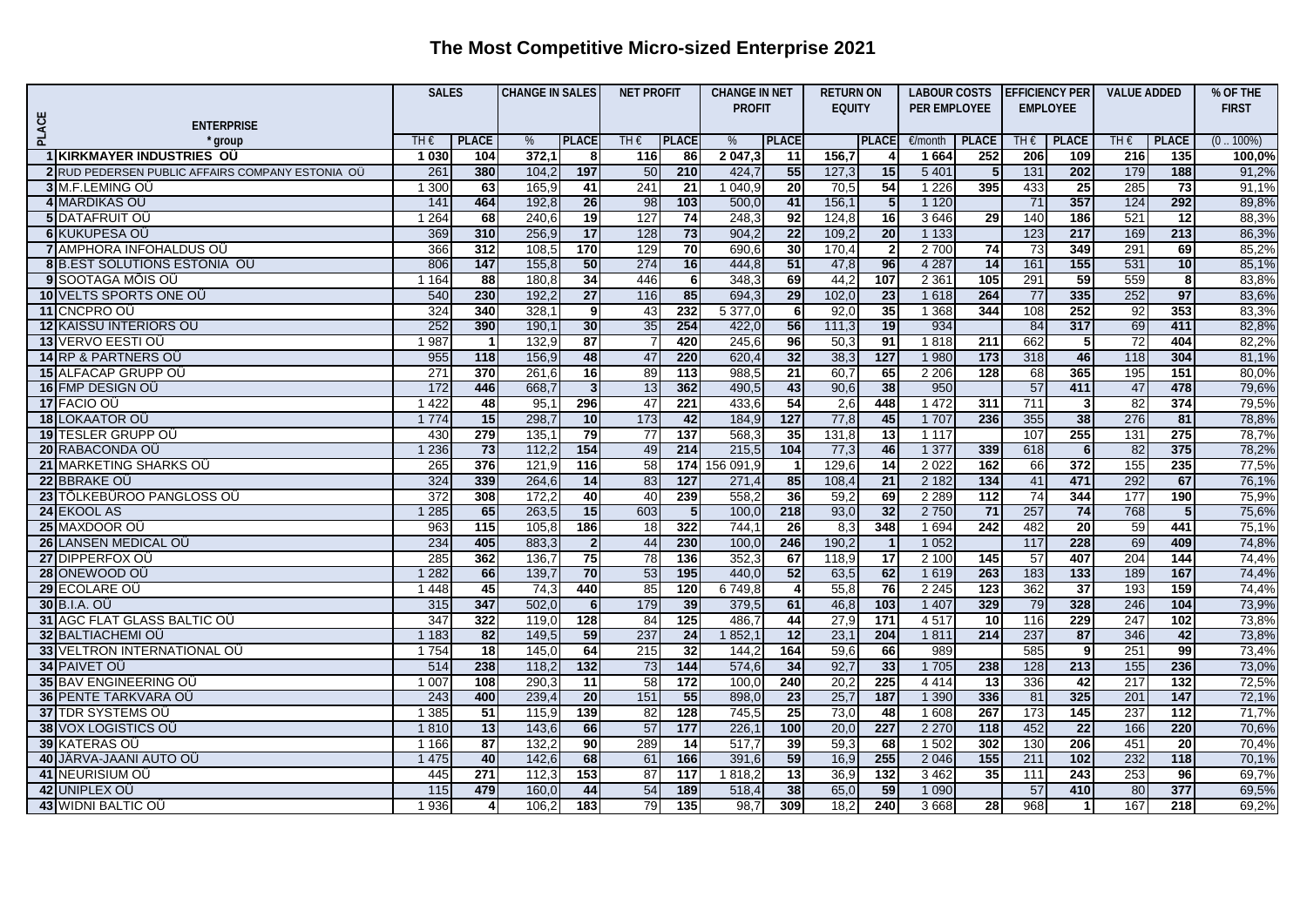|       |                                     |                   | <b>SALES</b>     |       | <b>CHANGE IN SALES</b> |                | <b>NET PROFIT</b> | <b>CHANGE IN NET</b> |                   | <b>RETURN ON</b> |                  | <b>LABOUR COSTS</b> |                 | <b>EFFICIENCY PER</b> |                  | <b>VALUE ADDED</b> |                  | % OF THE     |
|-------|-------------------------------------|-------------------|------------------|-------|------------------------|----------------|-------------------|----------------------|-------------------|------------------|------------------|---------------------|-----------------|-----------------------|------------------|--------------------|------------------|--------------|
|       |                                     |                   |                  |       |                        |                |                   | <b>PROFIT</b>        |                   | <b>EQUITY</b>    |                  | PER EMPLOYEE        |                 | <b>EMPLOYEE</b>       |                  |                    |                  | <b>FIRST</b> |
| PLACE | <b>ENTERPRISE</b>                   |                   |                  |       |                        |                |                   |                      |                   |                  |                  |                     |                 |                       |                  |                    |                  |              |
|       | group                               | TH $\epsilon$     | <b>PLACE</b>     | %     | <b>PLACE</b>           | TH $\epsilon$  | <b>PLACE</b>      | %                    | <b>PLACE</b>      |                  | <b>PLACE</b>     | €/month             | <b>PLACE</b>    | TH $\epsilon$         | <b>PLACE</b>     | TH $\epsilon$      | <b>PLACE</b>     | $(0.100\%)$  |
|       | 44 LILLE HAMBARAVI OÜ               | 151               | 460              | 119,0 | 129                    | 54             | 192               | 511,2                | 40                | 86,1             | 40               | 1 655               | 255             | 76                    | 338              | 94                 | 351              | 69,1%        |
|       | 45 SPEYS OU                         | 1832              | 12               | 217,8 | 21                     |                | 466               | 42,6                 | 432               | 70,7             | $\overline{53}$  | 3542                | 30              | 262                   | 73               | 300                | 64               | 68,8%        |
|       | <b>46 ÖÖD OÜ</b>                    | 1 6 1 3           | 28               | 130,5 | 94                     | 58             | $\frac{1}{173}$   | 195,3                | $\frac{117}{117}$ | 30,1             | 163              | 2 7 8 3             | 66              | 403                   | 29               | 192                | $\frac{162}{ }$  | 67,3%        |
|       | <b>47 KOMMIVABRIK OÜ</b>            | 1 347             | 58               | 118,9 | 130                    | 162            | 47                | 1 0 7 4 , 0          | 19                | 13,1             | 303              | 1 4 5 7             | 318             | 269                   | 70               | 249                | 100              | 67,2%        |
|       | <b>48 DBG TIMBER&amp;STONE OÜ</b>   | 302               | 354              | 98,8  | 257                    | 19             | 320               | 435,8                | 53                | 53,6             | 84               | 2 3 0 7             | 110             | 151                   | 165              | 74                 | 393              | 67,1%        |
|       | 49 TIMBERBALT OÜ                    | 1 187             | 80               | 132,  | 89                     | 111            | 91                | 100,0                | 226               | 167,7            | $\boldsymbol{3}$ | 1 0 2 4             |                 | 237                   | 88               | 172                | 203              | 67,1%        |
|       | <b>50 PVC KATTED OÜ</b>             | 846               | 141              | 98,3  | 266                    | 18             | 321               | 379,1                | 62                | 89,3             | 39               | 1851                | 201             | 94                    | 284              | 218                | 129              | 66,6%        |
|       | 51 BUDOPUNKT OÜ                     | 929               | 126              | 173,6 | 39                     | 105            | 98                | 286,4                | $\overline{81}$   | 28,3             | 169              | 2 1 2 1             | $\frac{1}{143}$ | 155                   | 161              | 258                | 94               | 66,1%        |
|       | 52 PISTRIK I-V. OU                  | 1 1 1 9           | 97               | 105,2 | 190                    | 87             | 114               | 2 2 8 3 , 4          | 10                | 35,5             | 138              | 2 4 8 6             | 87              | 140                   | 187              | 326                | 54               | 66,1%        |
|       | 53 VITRA BATHROOM CULTURE OU        | 1 505             | 37               | 98,6  | 258                    | 156            | 51                | 122,3                | 188               | 44,4             | 106              | 3273                | 40              | 502                   | $\overline{17}$  | 274                | 85               | 66,1%        |
|       | <b>54 PETROMAKS SPEDIITORI AS</b>   | 558               | 222              | 84,7  | 389                    | 238            | 23                | 5 804,7              | 5 <sub>1</sub>    | 27,6             | 172              | 3811                | 24              | 112                   | 239              | 466                | 17               | 66,0%        |
|       | 55 RANDESKO AS                      | 1.92 <sup>′</sup> | 5                | 110,8 | 163                    | 166            | 45                | 471,3                | 46                | 14,0             | 288              | 2 0 5 2             | 154             | $\overline{213}$      | 100              | 387                | $\overline{33}$  | 66,0%        |
|       | <b>56 STILLABUNT OU</b>             | 1 107             | 98               | 99,3  | 250                    | 192            | 36                | 321,4                | $\overline{74}$   | 72,6             | 50               | 2 1 3 5             | 141             | 184                   | 132              | 345                | 43               | 66.0%        |
|       | 57 G.W.BERG OU                      | 1854              | 9                | 145,0 | 63                     | 236            | 25                | 210,3                | 113               | 17,9             | 241              | 3 4 7 2             | 34              | 265                   | $\overline{72}$  | 527                | $\overline{11}$  | 65,8%        |
|       | <b>58 LIIKUMISE ENERGIA OÜ</b>      | 1 3 7 8           | 53               | 100,5 | 235                    | 149            | 56                | 193,5                | $\frac{1}{20}$    | 15,9             | 265              | 1018                |                 | 689                   | $\overline{4}$   | 174                | 200              | 65,5%        |
|       | <b>59 REVAL HOTEL MANAGEMENT OU</b> | 575               | 216              | 96,6  | 279                    | 28             | 277               | 65,1                 | 385               | 20,3             | 224              | 12 8 89             |                 | 192                   | 122              | 492                | 15               | 64,7%        |
|       | 60 TARTU PAK OÜ                     | 1 1 4 3           | 93               | 111,7 | 157                    | 197            | 34                | 831,4                | 24                | 34,3             | 145              | 1 7 7 0             | 219             | $\frac{143}{2}$       | 179              | 367                | 40               | 64,6%        |
|       | 61 COMPOSITE EESTI OÜ               | 1 639             | 26               | 85,8  | 379                    | 102            | 100               | 167,3                | 144               | 34,8             | 141              | 2 3 6 6             | 103             | 546                   | $\overline{13}$  | 187                | 171              | 64,3%        |
|       | 62 ECIREN OÜ                        | 397               | 296              | 107,7 | 176                    | 23             | 301               | 257,6                | 86                | 153,5            | 8                | 914                 |                 | 66                    | 375              | 89                 | 358              | 64,2%        |
|       | 63 VIGOREST 88 OU                   | 738               | 162              | 99,3  | 251                    | 68             | 153               | 100,0                | 235               | 142,8            | $\overline{11}$  | 785                 |                 | 369                   | 34               | 87                 | 362              | 64,2%        |
|       | <b>64 RAKVERE SOOJUS AS</b>         | 1852              | 10               | 89,   | 351                    | 230            | 28                | 56,1                 | 403               | 5,9              | 385              | 4 4 4 4 0           | 11              | 617                   | $\overline{7}$   | 390                | 32               | 64,2%        |
|       | 65 TALLINNA TÖÖSTUSPARGID AS        | 1268              | 67               | 80,   | 413                    | 323            | 12                | 85,8                 | 342               | 4,5              | 413              | 6495                | 3               | 423                   | 28               | 557                | 9                | 63,9%        |
|       | 66 MALUX EAST OU                    | 1 1 9 1           | 79               | 102,  | 214                    | 80             | $\overline{132}$  | 90,9                 | 328               | 39,6             | 121              | 2 3 4 7             | 106             | 596                   | 8 <sup>1</sup>   | 136                | 266              | 63,9%        |
|       | <b>67 STANDEL AS</b>                | 360               | 316              | 97,0  | 275                    | $\overline{7}$ | 413               | 20 161,8             | $\overline{2}$    | 14,2             | 285              | 2 6 8 3             | 76              | 180                   | $\overline{137}$ | $\overline{71}$    | 406              | 63,6%        |
|       | <b>68 KANISE OU</b>                 | 256               | 387              | 139,4 | 71                     | 50             | 211               | 331,5                | 73                | 57,2             | $\overline{72}$  | 800                 |                 | 128                   | 214              | 69                 | 410              | 63,1%        |
|       | 69 JAKARI MARINE OÜ                 | 155 <sup>′</sup>  | 33               | 147,8 | 62                     | 56             | 184               | 100,0                | 241               | 16,0             | 263              | 2 0 35              | 157             | 517                   | 15               | 130                | 279              | 62,9%        |
|       | 70 NORTHERN HORIZON CAPITAL AS      | 1736              | 19               | 78,1  | 426                    | 702            | $\overline{2}$    | 54,1                 | 409               | 14,1             | 287              | 6939                |                 | 347                   | 40               | 1 1 1 9            | $\overline{2}$   | 62,5%        |
|       | 71 SUSTINERE OU                     | 325               | 337              | 179.7 | 35                     | 39             | 244               | 111,2                | 204               | 65,2             | 58               | 3 9 2 4             | 21              | 81                    | 323              | 227                | 123              | 62,3%        |
|       | 72 MORLANDO INVESTOÜ                | 1441              | 47               | 89,1  | 352                    | 163            | 46                | 361,0                | 64                | 30,9             | 154              | 1228                | 393             | 288                   | 61               | 237                | $\overline{111}$ | 62,3%        |
|       | 73 ATLEX OU                         | 269               | 374              | 136,5 | 76                     | 60             | 168               | 368,3                | 63                | 42,2             | 113              | 1789                | 216             | 54                    | 420              | 167                | 215              | 62,1%        |
|       | <b>74 GOODPOINT CHEMICALS OU</b>    | 1 1 6 2           | 90               | 191,9 | 28                     | 69             | 152               | 243,3                | 97                | 27,2             | $\overline{175}$ | 1 1 8 3             | 414             | 166                   | 153              | 168                | 214              | 62,1%        |
|       | 75 TEHNOTURG-T RAADIOSIDEKESKUS OÜ  | 900               | 132              | 74,6  | 438                    | 67             | 155               | 080,7                | 18                | 44,1             | 109              | 1893                | 191             | 180                   | 138              | 180                | 185              | 62,0%        |
|       | 76 HURMUS OU                        | 949               | $\overline{121}$ | 101,  | 226                    | 173            | 41                | 223,7                | $102$             | 54,4             | $\overline{78}$  | 2 9 3 0             | 60              | 237                   | 86               | 314                | 58               | 61,4%        |
|       | <b>77 PLUSMED TRADING OU</b>        | 1755              | $\overline{17}$  | 156,  | 49                     | 109            | 93                | 100,0                | 227               |                  |                  | 2 7 9 7             | 65              | 439                   | 24               | 243                | 107              | 61,3%        |
|       | 78 RAJA AUTO OU                     | 520               | 235              | 101,7 | 224                    | 33             | 262               | 465,2                | 48                | 31,8             | 152              | 1847                | 204             | 130                   | 205              | 121                | 296              | 61,3%        |
|       | 79 NASDAQ TALLINN AS                | 1 5 4 8           | 34               | 111,4 | 159                    | 647            | -3                | 176,6                | $\overline{135}$  | 27,2             | 176              | 4 0 64              | 20              | 221                   | 95               | 988                | 3                | 61,2%        |
|       | 80 COGNUSE OU                       | 144               | 463              | 155,2 | 54                     | 108            | 94                | 184,1                | 129               | 83,8             | 42               | 2 9 3 2             | 59              | 36                    | 484              | 248                | 101              | 61,1%        |
|       | 81 3DKODA OÜ                        | 206               | 425              | 160,7 | 43                     | 41             | 237               | 213,1                | 107               | 101,3            | $\overline{24}$  | 903                 |                 | 69                    | 363              | 73                 | 398              | 61,1%        |
|       | 82 HARFORD MARINE OU                | 534               | 231              | 70,6  | 462                    | 21             | 308               | 461,1                | 49                | 22,9             | 205              | 1 673               | 249             | 267                   | 71               | 62                 | 430              | 61,1%        |
|       | 83 ORTOLINK INVEST OU               | 1597              | 30               | 103,9 | 198                    | 91             | 107               | 55,2                 | 406               | 18,7             | 237              | 3784                | $\overline{25}$ | 532                   | 14               | 228                | 122              | 60,9%        |
|       | 84 PRIME LINE OU                    | 851               | 139              | 189,7 | 32                     | 139            | 64                | 100,0                | 225               | 96,3             | 28               | 1 3 2 1             | 368             | 142                   | 184              | 234                | 117              | 60,8%        |
|       | 85 RSTA AS                          | 626               | 197              | 122.6 | 113                    | 57             | 181               | 1759,1               | 14                | 32,1             | 150              | 1 4 2 3             | 325             | $\overline{78}$       | 332              | 193                | 158              | 60,7%        |
|       | 86 V-SHAPES NORDIC OU               | 1494              | 39               | 134,2 | 83                     | 159            | 50                | 152,0                | 155               | 51,8             | 89               | 3127                | 46              | 213                   | 99               | 422                | $\overline{27}$  | 60,5%        |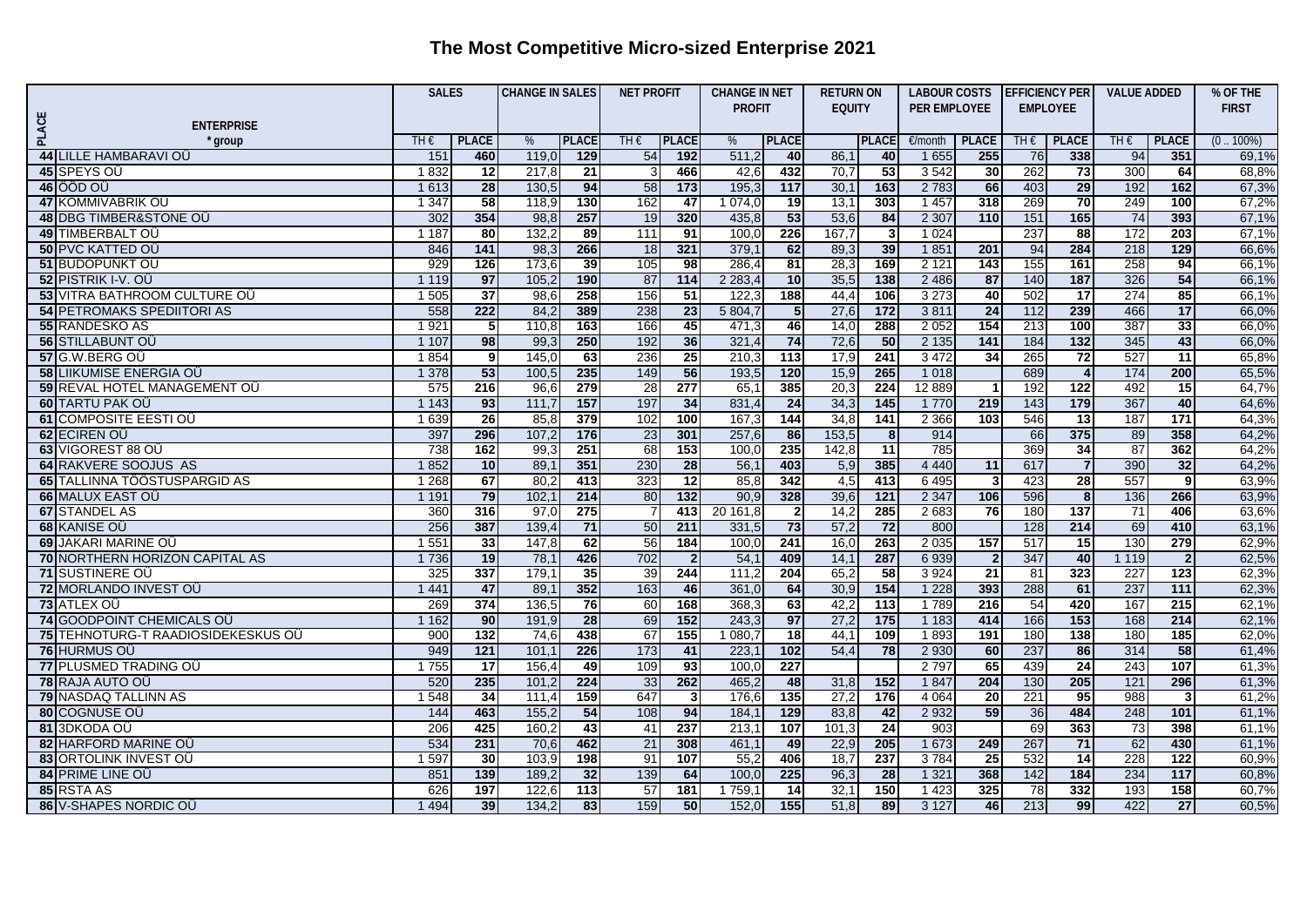|       |                                        | <b>SALES</b>   |                        | <b>CHANGE IN SALES</b> |                  | <b>NET PROFIT</b> |                  | <b>CHANGE IN NET</b> |                  | <b>RETURN ON</b> |                   | <b>LABOUR COSTS</b> |                  | <b>EFFICIENCY PER</b> |                        | <b>VALUE ADDED</b>                 |                 | % OF THE       |
|-------|----------------------------------------|----------------|------------------------|------------------------|------------------|-------------------|------------------|----------------------|------------------|------------------|-------------------|---------------------|------------------|-----------------------|------------------------|------------------------------------|-----------------|----------------|
|       |                                        |                |                        |                        |                  |                   |                  |                      | <b>PROFIT</b>    | <b>EQUITY</b>    |                   | PER EMPLOYEE        |                  | <b>EMPLOYEE</b>       |                        |                                    |                 | <b>FIRST</b>   |
| PLACE | <b>ENTERPRISE</b>                      |                |                        |                        |                  |                   |                  |                      |                  |                  |                   |                     |                  |                       |                        |                                    |                 |                |
|       | * aroup                                | TH $\epsilon$  | <b>PLACE</b>           | %                      | <b>PLACE</b>     | TH $\epsilon$     | <b>PLACE</b>     | %                    | <b>PLACE</b>     |                  | <b>PLACE</b>      | €/month             | <b>PLACE</b>     | $TH \in$              | <b>PLACE</b>           | TH $\epsilon$                      | <b>PLACE</b>    | $(0.100\%)$    |
| 87    | LEGART GRUPP OU                        | 849            | 140                    | 956,                   |                  | 51                | 206              | 100,0                | 244              |                  |                   | 1 1 0 4             |                  | 424                   | 27                     | 78                                 | 384             | 60,4%          |
|       | 88 BÜROOMÖÖBLI KESKUS OÜ               | 801            | 148                    | 102,6                  | 208              | 56                | 186              | 338,7                | 72               | 21,7             | 210               | 2 2 2 2 2           | 126              | 200                   | 110                    | 163                                | 225             | 60,3%          |
|       | 89 BALMECO GROUP OU                    | 754            | 158                    | 114,9                  | 146              | 25                | 292              | 246,5                | 94               | 14,8             | 280               | 1 5 9 6             | 274              | $\overline{377}$      | 33                     | 64                                 | 424             | 60,0%          |
|       | 90 HIRE HAND OU                        | 561            | 220                    | 81,7                   | 405              | 151               | 53               | 100,0                | 223              | 155,0            | 6                 | 1 3 2 6             | 362              | 281                   | 63                     | 183                                | 176             | 59,8%          |
|       | 91 HFH GRUPP OÜ                        | 924            | 130                    | 116,3                  | 138              | 20                | 314              | 477,2                | 45               | 11,7             | 318               | 1 5 4 3             | 291              | 132                   | 200                    | 150                                | 242             | 59,5%          |
|       | 92 CADI EESTI OÜ                       | 123            | 475                    | 115,0                  | $\overline{145}$ | 32                | 267              | 606,2                | 33               | 47,7             | 97                | 1 3 6 0             | 348              | 41                    | 473                    | 81                                 | 376             | 59,5%          |
|       | 93 GROUP LOGISTICS OU                  | 514            | 237                    | 83,1                   | 392              | 14                | 352              | 645.3                | 31               | 11,9             | 314               | 1 2 6 3             | 385              | 257                   | 75                     | 44                                 | 485             | 59,1%          |
|       | 94 EXOVE OÜ                            | 262            | 379                    | 175,0                  | 38               | 3                 | 465              | 100,0                | 291              | 17,7             | 242               | 5 3 3 1             |                  | 87                    | 300                    | 195                                | $\frac{152}{ }$ | 59,1%          |
|       | 95 PAISUOTS OU                         | 505            | 243                    | 127,7                  | 99               | $\overline{71}$   | 148              | 737,9                | $\overline{27}$  | 26,0             | 181               | 1 1 9 2             | 406              | 63                    | 388                    | 185                                | 172             | 58,8%          |
|       | 96 UNIVERSAAL OÜ                       | 419            | 284                    | 113,9                  | 150              | 25                | 287              | 4 2 3 9, 8           | 8                | 6,7              | 372               | 1 5 9 7             | 273              | 140                   | 189                    | 83                                 | 370             | 58,8%          |
|       | 97 NOVIRA CAPITAL OU<br>98 FINESALE OU | 925            | 129                    | 165,8                  | 42               | 440               | -7<br>122        | 141,3                | 168              | 46,9             | 102<br>197        | 2911                | 61               | 103                   | 262                    | 754                                | 6               | 58,7%          |
|       | 99 RAFARM GRUPP OU                     | 1 3 8 8<br>721 | 49<br>166              | 156,9                  | 47<br>108        | 84<br>16          | 337              | 65,1<br>349,9        | 383<br>68        | 24,1             | 441               | 1 5 9 7<br>1706     | 271<br>237       | 463<br>180            | $\overline{21}$<br>139 | $\frac{142}{2}$<br>$\overline{98}$ | 256<br>343      | 58,6%<br>58,4% |
|       |                                        |                |                        | 124,2                  | 370              |                   | 228              |                      | 185              | 2,9              | 198               |                     | 217              | 576                   | 10 <sub>l</sub>        |                                    | 322             |                |
|       | 100 OLDER SEEDS OU<br>101 MEVEDA OÜ    | 1 7 2 7<br>421 | $\overline{21}$<br>283 | 87,0<br>101,2          | $\overline{225}$ | 44<br>17          | 333              | 123,4<br>545,3       | 37               | 24,0<br>9,0      | 343               | 1 7 7 4<br>1827     | 206              | 140                   | 188                    | 108<br>83                          | 372             | 58,3%<br>58,0% |
|       | 102 M.K. INTERNATIONAL OU              | 1 6 3 2        | $\overline{27}$        | 116,6                  | 137              | 39                | 242              | 213,7                | 105              | 32,1             | 151               | 2 1 6 5             | 136              | 272                   | 67                     | 195                                | 150             | 57,9%          |
|       | 103 MEDIA MENU INTERNATIONAL AS        | 270            | 373                    | 86,4                   | 377              | 25                | 288              | 344,9                | 71               | 47,5             | $\overline{99}$   | 2 3 8 5             | 101              | 90                    | 293                    | $\overline{111}$                   | 317             | 57,2%          |
|       | <b>104 NORKLIM OÜ</b>                  | 499            | 247                    | 89,4                   | 348              | 8                 | 402              | 495,6                | 42               | 13,8             | 291               | 1 577               | 277              | 166                   | 151                    | 65                                 | 420             | 57,2%          |
|       | 105 HEISI IT OÜ                        | 503            | 244                    | 150,2                  | 58               | 91                | 108              | 186,9                | 125              | 63,6             | 61                | 2515                | 84               | 63                    | 382                    | 332                                | 48              | 57,1%          |
|       | <b>106 I.V.A. LEON OU</b>              | 488            | 252                    | 620,2                  |                  | $\overline{77}$   | 138              | 100,0                | 232              | 48,8             | 94                | 1 5 9 7             | 270              | 163                   | 154                    | $135$                              | 269             | 56,9%          |
|       | 107 A.L.M. AUTOMOTIVE OU               | 653            | 187                    | 121,5                  | 118              | 16                | 339              | 315,0                | 75               | 20,4             | 222               | 2 2 8 5             | $\overline{113}$ | 109                   | 251                    | 181                                | 183             | 56,9%          |
|       | <b>108 KUMER SAAG OU</b>               | 815            | 143                    | 130,0                  | 96               | 32                | 263              | 165,4                | 147              | 52,3             | 87                | 1 5 4 9             | 286              | 272                   | 68                     | 88                                 | 359             | 56,6%          |
|       | 109 BALTIC MARINE SERVICES TALLINN OU  | 624            | 199                    | 115,2                  | 144              | 239               | $\overline{22}$  | 113,1                | 200              | 101,2            | $\overline{25}$   | 2 9 7 0             | 54               | 104                   | 260                    | 453                                | 19              | 56,2%          |
|       | 110 SLD CONSULT OU                     | 1 0 9 0        | 100                    | 149,0                  | 60               | 269               | $\overline{17}$  | 100,0                | 219              | 43,3             | $\frac{110}{110}$ | 3 1 0 8             | 47               | 182                   | 134                    | 493                                | 14              | 56,1%          |
|       | 111 MELVIN OÜ                          | 222            | 415                    | 125,8                  | 105              | 116               | 83               | 124,5                | 182              | 134,3            | $\overline{12}$   | 1 5 5 8             | 283              | $\overline{74}$       | 347                    | 172                                | 201             | 56,0%          |
|       | 112 WUNDER ESTONIA OU                  | 560            | 221                    | 81,6                   | 401              | 80                | 131              | 211,4                | $\overline{110}$ | 44,2             | 108               | 4 7 9 2             | 9                | 93                    | 288                    | 426                                | 26              | 55,9%          |
|       | 113 KIVIKUVAND OÜ                      | 782            | 153                    | 84,3                   | 387              | $\overline{38}$   | 247              | 410,2                | 57               | 25,8             | 184               | 1 3 7 7             | 340              | 130                   | 207                    | 138                                | 264             | 55,9%          |
|       | 114 BEROLINA BALTIC OÜ                 | 284            | 363                    | 88,5                   | 359              | $\mathbf{3}$      | 467              | 459,7                | 50               | 19,1             | 232               | 1 3 4 7             | 356              | $\overline{142}$      | 183                    | 35                                 | 500             | 55,7%          |
|       | 115 SERVEMET OU                        | 275            | 365                    | 82,4                   | 396              | $\frac{115}{2}$   | 88               | 354,4                | 66               | 24,6             | 194               | 2 189               | $\overline{132}$ | 137                   | 191                    | 167                                | 216             | 55,6%          |
|       | 116 DELMARE OU                         | 1 1 8 6        | 81                     | 143,7                  | 67               | 393               | 9                | 107,8                | 207              | 13,3             | 301               | 1519                | 299              | 395                   | 31                     | 448                                | $\overline{21}$ | 55,6%          |
|       | 117 MINGELSTON OU                      | 229            | 410                    | 103,0                  | 206              | 36                | 250              | 1 2 3 5, 6           | 16               | 35,7             | 137               | 1 0 0 3             |                  | 46                    | 458                    | 96                                 | 348             | 55,3%          |
|       | 118 ALK PIPES OU                       | 1 1 3 7        | 95                     | 100,0                  | 241              | 16                | 338              | 346,8                | 70               | 12,4             | 309               | 1 3 8 7             | 338              | 190                   | $\overline{124}$       | 116                                | 307             | 55,1%          |
|       | <b>119 IE TARKVARA OÜ</b>              | 395            | 297                    | 191,5                  | 29               | 178               | 40               | 119,5                | 192              | 9,4              | 338               | 3 2 4 0             | 42               | 99                    | 272                    | 334                                | 47              | 54,9%          |
|       | 120 AARSPAK OU                         | 177            | 442                    | 110,5                  | 164              | 23                | 303              | 256,6                | 88               | 19,2             | 230               | 3670                | 26               | 88                    | 297                    | 111                                | 318             | 54,7%          |
|       | 121 IN NOMINE OU                       | 233            | 407                    | 74,0                   | 442              | $\overline{24}$   | 299              | 275,2                | 83               | 97,9             | $\overline{27}$   | 2 0 2 6             | 160              | 58                    | 403                    | 121                                | 298             | 54,7%          |
|       | 122 BYGGMASTER OÜ                      | 1 3 5 7        | 56                     | 199,6                  | 24               | 48                | 217              | 55,5                 | 405              | 28,7             | 165               | 1 2 2 3             | 398              | 271                   | 69                     | $\overline{122}$                   | 295             | 54,1%          |
|       | <b>123 DIGITAL MIND OU</b>             | 677            | 179                    | 95,2                   | 293              | 167               | 44               | 101,1                | 216              | 39,4             | 123               | 4 4 2 7             | 12               | 226                   | 92                     | 327                                | $\overline{53}$ | 54,0%          |
|       | 124 ALFA-OMEGA COMMUNICATIONS OU       | 243            | 399                    | 115,6                  | $\overline{141}$ | 57                | 180              | 702,8                | 28               | 6,4              | 376               | 1 2 8 7             | 379              | 61                    | 396                    | 119                                | 303             | 54,0%          |
|       | 125 DERMOT OU                          | 546            | 228                    | 112,2                  | 155              | 26                | 285              | 292,9                | 80               | 20,6             | 221               | 1 4 5 6             | 319              | 182                   | 136                    | 79                                 | 381             | 53,9%          |
|       | <b>126 EHITAJASASS OÜ</b>              | 286            | 360                    | 88,8                   | 357              | 73                | $\overline{143}$ | 174,8                | 137              | 143,5            | 10                | 1 0 8 0             |                  | 71                    | 358                    | 125                                | 289             | 53,7%          |
|       | 127 AA VISIOON STUUDIO OÜ              | 125            | 474                    | 88,9                   | 355              | 11                | 375              | 4 3 1 8 , 7          | -7               | 22.2             | 208               | 1682                | 245              | 63                    | 386                    | 52                                 | 465             | 53,7%          |
|       | <b>128 KMA OÜ</b>                      | 463            | 260                    | 133,9                  | 84               | 56                | 185              | 181,8                | 132              | 42,7             | 114               | 3 1 9 4             | 44               | 66                    | 371                    | 325                                | 55              | 53,6%          |
|       | 129 PRUDENTIA ADVISORY OÜ              | 807            | 145                    | 119,6                  | 126              | 343               | 10 <sup>1</sup>  | 93,0                 | 320              | 94,0             | 31                | 2 3 2 2             | 107              | 134                   | 197                    | 510                                | $\overline{13}$ | 53,5%          |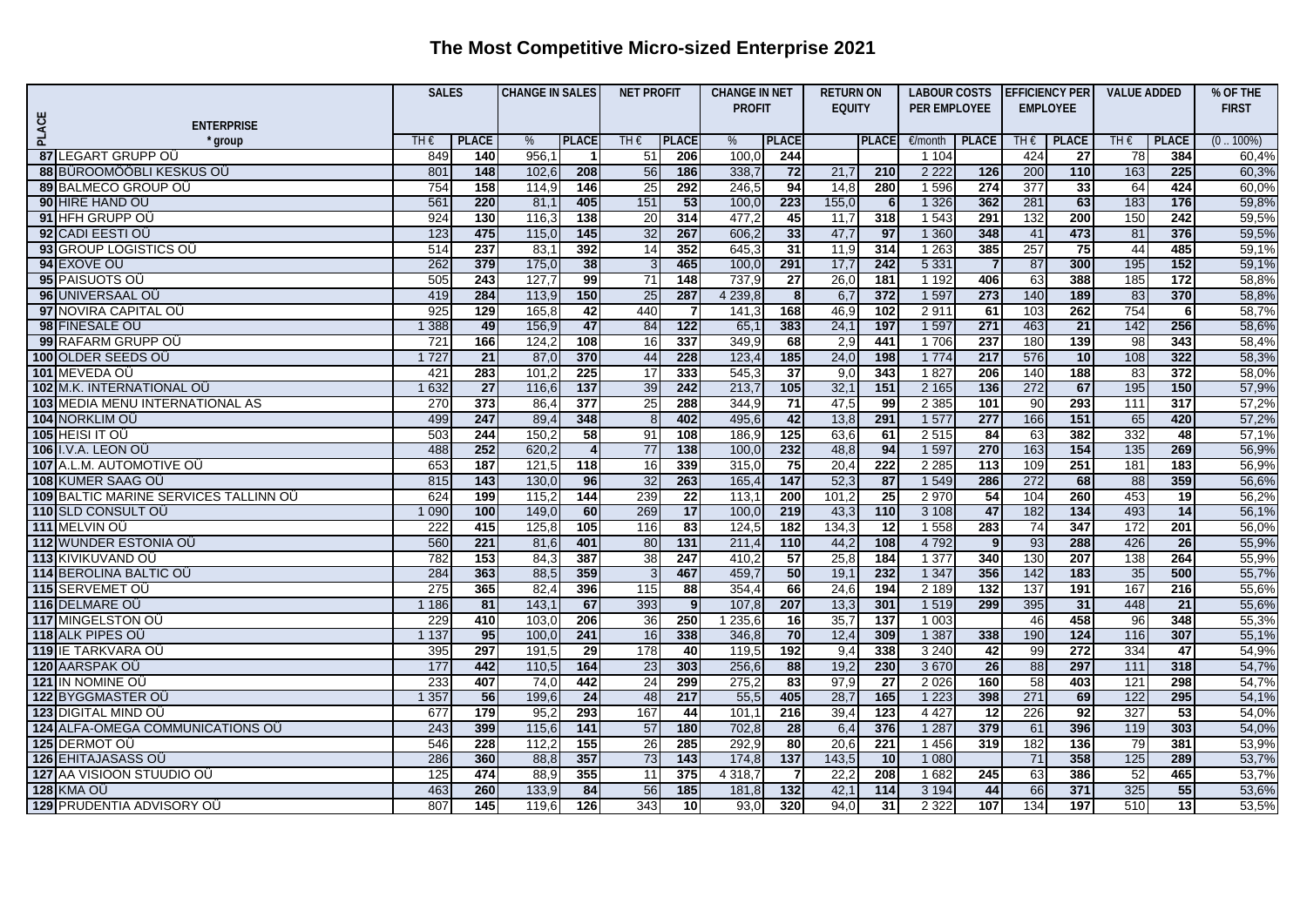|       |                                                   | <b>SALES</b>  |                         | <b>CHANGE IN SALES</b> |                 | <b>NET PROFIT</b> |                  | <b>CHANGE IN NET</b> |                  | <b>RETURN ON</b> |                        | LABOUR COSTS    |                | <b>EFFICIENCY PER</b> |                 | <b>VALUE ADDED</b> |              | % OF THE       |
|-------|---------------------------------------------------|---------------|-------------------------|------------------------|-----------------|-------------------|------------------|----------------------|------------------|------------------|------------------------|-----------------|----------------|-----------------------|-----------------|--------------------|--------------|----------------|
|       |                                                   |               |                         |                        |                 |                   |                  | <b>PROFIT</b>        |                  | <b>EQUITY</b>    |                        | PER EMPLOYEE    |                | <b>EMPLOYEE</b>       |                 |                    |              | <b>FIRST</b>   |
|       | <b>ENTERPRISE</b>                                 |               |                         |                        |                 |                   |                  |                      |                  |                  |                        |                 |                |                       |                 |                    |              |                |
| PLACE | * group                                           | TH $\epsilon$ | <b>PLACE</b>            | %                      | <b>PLACE</b>    | TH $\epsilon$     | <b>PLACE</b>     | %                    | <b>PLACE</b>     |                  | <b>PLACE</b>           | €/month         | <b>PLACE</b>   | $TH \in$              | <b>PLACE</b>    | TH $\epsilon$      | <b>PLACE</b> | $(0.100\%)$    |
|       | 130 CORPORE AS                                    | 810           | 144                     | 95,4                   | 292             | 141               | 62               | 119,5                | 193              | 69,3             | 56                     | 3841            | 23             | 135                   | 196             | 417                | 29           | 53,3%          |
|       | 131 FREESPORT TRADING OU                          | 442           | 273                     | 245,7                  | 18              | 12                | 371              | 100,0                | 266              | 2,6              | 444                    | 1855            | 200            | 221                   | 96              | 56                 | 447          | 53,3%          |
|       | 132 FIXFAS OÜ                                     | 1 640         | 25                      | 93,2                   | 312             | 101               | $\frac{1}{102}$  | 72,9                 | 367              | 33,7             | 146                    | 1105            |                | 547                   | $\overline{12}$ | 141                | 257          | 53,2%          |
|       | 133 UUSHANSA OÜ                                   | 1 2 4 7       | $\overline{71}$         | 85,5                   | 380             | 29                | 274              | 100,0                | 253              | 94,4             | 30                     | 1 5 4 7         | 288            | 312                   | 50              | 103                | 332          | 53,1%          |
|       | 134 BRANDWORKS BALTICS OU                         | 1 1 3 9       | 94                      | 71,4                   | 456             | 22                | 305              | 131,3                | 176              | 6,7              | 370                    | 1 6 5 2         | 257            | 569                   | 11              | 62                 | 429          | 52,6%          |
|       | 135 TCS KOPATOOD OU                               | 252           | 392                     | 132,4                  | 88              | $\overline{32}$   | 264              | 299,1                | 79               | 25,1             | 192                    | 1 1 0 6         |                | 84                    | 315             | 72                 | 403          | 52,2%          |
|       | <b>136 BALTRUS BUSINESS OU</b>                    | 340           | 327                     | 58,5                   | 492             | 154               | 52               | 8 4 1 2 , 0          | $\mathbf{3}$     | 18,7             | 238                    | 1 0 8 1         |                | 170                   | 148             | 180                | 187          | 52,2%          |
|       | 137 ALMELO OÜ                                     | 698           | 174                     | 98,6                   | 259             |                   | 497              | 398,8                | 58               | 3,2              | 435                    | 1 2 9 7         | 378            | 87                    | 304             | 125                | 287          | 51,9%          |
|       | <b>138 FERCOM BALTIC OU</b>                       | 238           | 402                     | 134,7                  | 81              | 115               | 87               | 194,0                | 119              | 56,0             | 75                     | 1 3 2 3         | 365            | 119                   | 224             | 147                | 251          | 51,8%          |
|       | 139 PAPALAMP OÜ                                   | 478           | 255                     | 91,3                   | 332             | 339               | 11               | 170.9                | 142              | 91,4             | 37                     | 1820            | 210            | 120                   | 223             | 427                | 25           | 51.8%          |
|       | 140 GS INVEST OU                                  | 1 0 1 0       | 107                     | 43,6                   | 505             | 64                | 159              | 100,0                | 237              | 21,5             | 211                    | 5 3 4 3         | 6              | 337                   | 41              | 257                | 95           | 51,8%          |
|       | 141 PELSMAR OÜ                                    | 960           | 116                     | 98,1                   | 268             | 419               | 8                | 165,7                | $\frac{146}{ }$  | 37,2             | $\overline{131}$       | 958             |                | 320                   | 45              | 454                | 18           | 51,7%          |
|       | <b>142 EPICRATES GRUPP OU</b>                     | 933           | 125                     | 155,4                  | 53              | 89                | 112              | 100,0                | 230              | 36,5             | 133                    | 2 9 9 2         | 52             | 117                   | 226             | $\overline{377}$   | 36           | 51,7%          |
|       | 143 KARDIS OÜ                                     | 257           | 385                     | 103,8                  | 199             | 34                | 256              | 1095,1               | $-17$            | 16,3             | 258                    | 1 0 7 9         |                | 29                    | 502             | 151                | 240          | 51,6%          |
|       | 144 ESTONIAN, LATVIAN & LITHUANIAN ENVIRONMENT OÜ | 446           | 270                     | 133,6                  | 85              | 18                | 330              | 100,0                | 260              | 92,7             | 34                     | 2 2 6 0         | 120            | $\overline{74}$       | 345             | 180                | 184          | 51,4%          |
|       | 145 KOLM LÖVI TRÜKIKESKUS OÜ                      | 368           | 311                     | 85,2                   | 382             | 11                | 383              | 470,2                | 47               | 3,8              | 421                    | 1929            | 183            | 61                    | 392             | 150                | 243          | 51,3%          |
|       | 146 ÕHULOSS OÜ<br><b>147 SUN TIMBER OU</b>        | 438<br>676    | 276<br>180              | 129,7                  | 97<br>328       | 90                | 109<br>468       | 213,4<br>389,2       | 106<br>60        | 34,7             | $\frac{1}{142}$<br>478 | 1 5 2 0         | 296<br>235     | 146<br>75             | 175<br>342      | 145<br>187         | 252<br>169   | 51,2%<br>50,9% |
|       | 148 UTU POWEL OÜ                                  | 1678          | 24                      | 91,7<br>93,3           | 311             | 3<br>53           | 197              | 155,1                | $\overline{151}$ | 1,1<br>6,6       | 373                    | 1708<br>3 2 9 9 | 39             | 280                   | 64              | 290                | 70           | 50,7%          |
|       | <b>149 ESTROTECH OU</b>                           | 703           | 173                     | 125,6                  | 106             | 122               | $\overline{78}$  | 123,7                | 184              | 58,8             | 70                     | 1 0 8 1         |                | 234                   | 89              | 161                | 228          | 50,6%          |
|       | <b>150 FISHMARKET OU</b>                          | 1 7 1 4       | $\overline{22}$         | 64,3                   | 481             | 46                | 224              | 37,0                 | 447              | 7,5              | 354                    | 2 2 7 3         | 117            | 857                   | $\overline{2}$  | 100                | 338          | 50,2%          |
|       | 151 MARISELL GROUP OU                             | 669           | 181                     | 90,7                   | 343             | 40                | 240              | 146,0                | 162              | 28,5             | 168                    | 2 0 5 3         | 153            | 334                   | 43              | 89                 | 356          | 50,1%          |
|       | 152 NTEX OU                                       | 316           | 345                     | 98,9                   | 256             | 24                | 296              | 137,6                | 172              | 71,3             | 52                     | 3 5 2 6         | 31             | 63                    | 381             | 236                | 113          | 50,1%          |
|       | <b>153 BOREALIS HOLDING OU</b>                    | 874           | 136                     | 121,5                  | 117             | 106               | 96               | 256,4                | 89               | 25,9             | 183                    | 1 5 5 4         | 284            | 97                    | 281             | 274                | 86           | 50.0%          |
|       | <b>154 AGENDA PRO OÜ</b>                          | 1 9 7 2       | $\overline{\mathbf{3}}$ | 106,6                  | 180             | 161               | 48               | 191,5                | $\overline{121}$ | 18,8             | 235                    | 1 6 9 0         | 243            | 246                   | 79              | 323                | 57           | 49,9%          |
|       | <b>155 HEAT3 OU</b>                               | 734           | 163                     | 99,0                   | 253             | 55                | 187              | 256,8                | 87               | 17,1             | 253                    | 2 4 3 5         | 96             | 122                   | 218             | 230                | 119          | 49,7%          |
|       | 156 UNITED TRANS SERVICE OU                       | 769           | 155                     | 102,                   | 215             | 232               | 27               | 92,0                 | 323              | 41,6             | 116                    | 1 1 3 5         |                | 385                   | 32              | 259                | 90           | 49,6%          |
|       | 157 AVRAME OU                                     | 640           | 191                     | 177,7                  | $\overline{37}$ | $\Omega$          | 510              | 100,0                | 302              | 15,3             | 271                    | 2 4 4 2         | 93             | 128                   | 210             | 147                | 250          | 49,6%          |
|       | 158 COREGON OÜ                                    | 458           | 262                     | 80,2                   | 414             | 72                | $\frac{147}{2}$  | 100,0                | 234              | 149,1            | 9                      | 1 1 4 5         |                | 114                   | 237             | 127                | 284          | 49,5%          |
|       | 159 ALLCAR OU                                     | 1 3 1 4       | 62                      | 178,5                  | 36              | 54                | 191              | 118,8                | 194              | 15,2             | 275                    | 1 1 9 0         | 409            | 188                   | 128             | 154                | 237          | 49.4%          |
|       | 160 AIDE AS                                       | 682           | $\frac{1}{178}$         | 93,9                   | 306             | 192               | 35               | 312,6                | 76               | 6,6              | 374                    | 1 5 4 3         | 292            | 136                   | 195             | 285                | 72           | 49,2%          |
|       | 161 PAIDE EG OU                                   | 424           | 282                     | 124,0                  | 109             | 15                | 348              | 100,0                | 264              | 114,1            | $\overline{18}$        | 1567            | 281            | 47                    | 448             | 185                | 173          | 49,1%          |
|       | 162 EESTI MURUD OÜ                                | 573           | 218                     | 193,                   | $\overline{25}$ | 11                | 379              | 100,0                | 268              | 22,4             | 206                    | 852             |                | 143                   | 181             | 52                 | 464          | 48,7%          |
|       | <b>163 TOPPI PLAST OU</b>                         | 1 0 9 5       | 99                      | 96,9                   | 277             | 105               | 97               | 143,2                | 165              | 80,0             | 44                     | 1 9 2 1         | 187            | 122                   | 220             | 313                | 59           | 48,6%          |
|       | 164 KLIIMAKODA OÜ                                 | 154           | 458                     | 272,8                  | 13              | 13                | 358              | 63,2                 | 391              | 53,9             | 83                     | 796             |                | 77                    | 337             | 32                 | 506          | 48,5%          |
|       | 165 CENERAL OÜ                                    | 42            | 517                     | 115,4                  | $\frac{1}{143}$ | $\overline{7}$    | 417              | 248,4                | 91               | 64,1             | 60                     | 1190            | 408            | 21                    | 510             | 35                 | 499          | 48,4%          |
|       | 166 NORDICDENS OU                                 | 155           | 457                     | 158,0                  | 45              | 68                | 154              | 189,5                | $122$            | 26,5             | 178                    | 1 3 5 1         | 353            | 77                    | 336             | 100                | 335          | 48,4%          |
|       | 167 MONITEK GRUPP OÜ                              | 317           | 344                     | 112,4                  | 152             | 63                | 164              | 176,8                | 134              | 47,6             | 98                     | 2 1 5 3         | $\frac{1}{38}$ | 106                   | 256             | 140                | 259          | 48,2%          |
|       | 168 PERFETTO STUUDIO OÜ                           | 187           | 435                     | 117,0                  | 135             | 25                | 293              | 280,6                | 82               | 30,6             | 160                    | 866             |                | 62                    | 390             | 56                 | 449          | 48,1%          |
|       | 169 NESCOTECH OU                                  | 1 2 5 0       | 70                      | 107,9                  | 172             | 256               | $\overline{20}$  | 101,9                | 214              | 30,1             | 164                    | 3 4 9 3         | 33             | 156                   | 158             | 591                | 7            | 48,1%          |
|       | 170 VRHL OU                                       | 1 0 1 5       | 106                     | 203,                   | 22              | 59                | $171$            | 100,0                | 239              | 17,3             | 248                    | 1 0 8 2         |                | 113                   | 238             | 175                | 195          | 47,9%          |
|       | 171 VIRTEX OU                                     | 464           | 259                     | 119,7                  | 124             | 76                | 140              | 111.0                | 205              | 95,3             | 29                     | 1 679           | 247            | 58                    | 405             | 237                | 110          | 47,6%          |
|       | 172 KINDLAD PARTNERID OÜ                          | 641           | 189                     | 103,7                  | 200             | 46                | $\overline{222}$ | 216,0                | $103$            | 30,8             | 157                    | 1 9 4 7         | 178            | 128                   | 211             | 163                | 223          | 47,6%          |